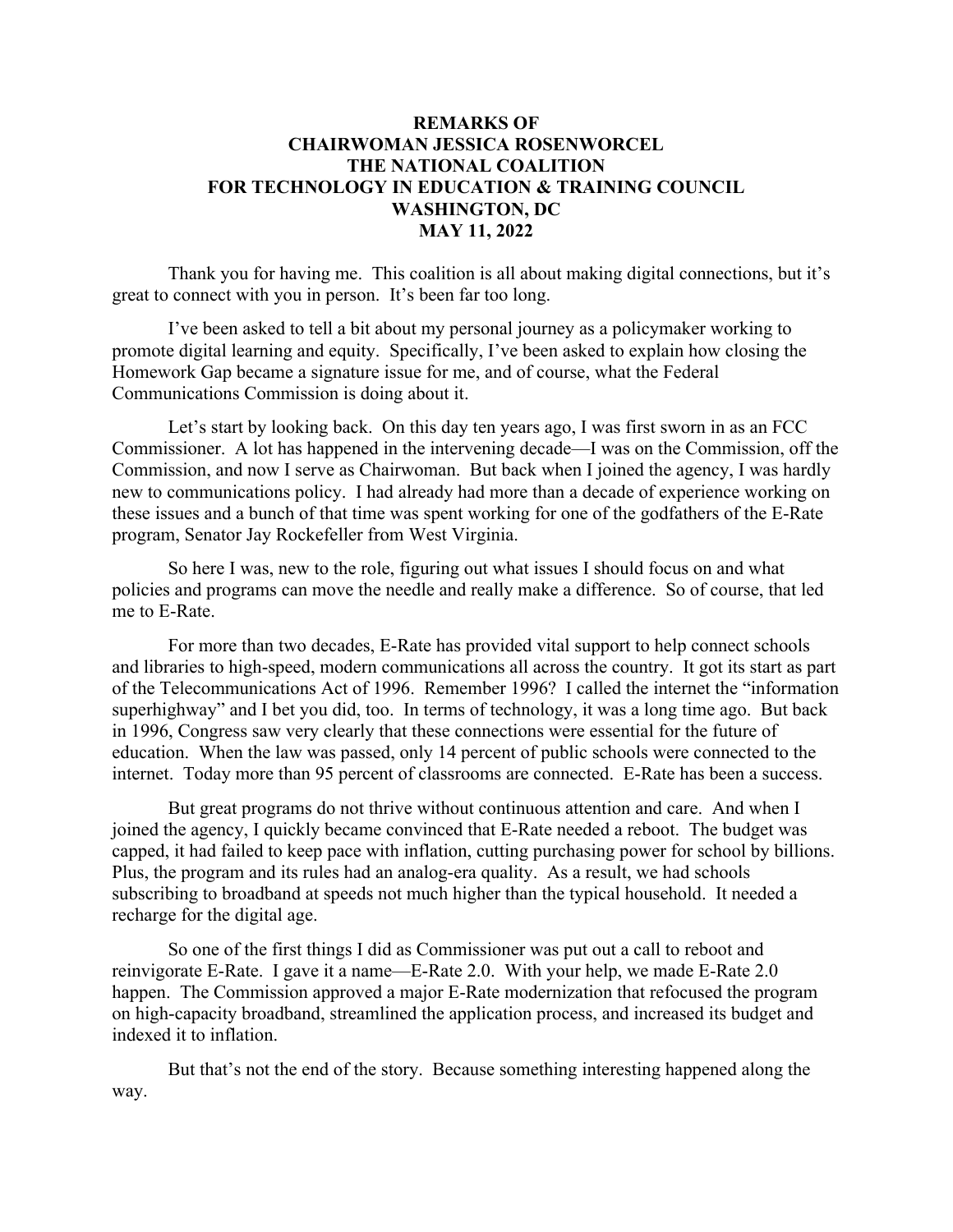To inform my thinking about E-Rate modernization, I decided that I needed to get out of Washington and go on the road and visit schools across the country to learn more. Here is what struck me: I wound up in big cities and in small towns, in urban America and rural America, and I heard the same thing from educators no matter where I traveled. It went like this: "The E-Rate program is great. We now have these connections we can use in all of our classrooms. But when our students go home at night, not all of them have reliable internet access at home. It's hard for us to assign homework if we don't have the confidence that every student has reliable access outside of school."

The more that I talked to teachers, the more I heard the same stories over and over again. By now, these tales have become familiar. But at the time no one was talking about them in Washington. I heard about kids sitting in the school parking lot with borrowed laptops late into the evening, pecking away at their homework because it was the only place they knew they could get online. I heard about kids sliding into the booths at fast food restaurants to do use the free W<sub>1</sub>-F<sub>1</sub> connection to do to their schoolwork with a soda and fries. These are the images that stay with you; they're hard to forget.

I took my on-the-road learnings back to the office and I combed through all the data I could find. I found that seven in 10 teachers were assigning homework that required internet access. But FCC data consistently demonstrated that one in three households do not have broadband at home. I started calling where those numbers overlap the Homework Gap because I felt that this portion of the digital divide really needed a phrase to describe it because it's so important to fix.

I said this was the cruelest part of the digital divide—and the data at the time said it affected more than 12 million students. By early 2016, *The New York Times* was running a front-page story on the Homework Gap, focusing on the story of Isabella and Tony Ruiz of McAllen, Texas. Isabella was 11, and her brother Tony was 12. Every weeknight they would stand on a patch of sidewalk across from the elementary school near their home. They took up residence there as night would fall in order to pick up the wireless signal they need to do their homework. Over the cracked screen of their family smartphone, they would download math materials and review research for class. These were kids with grit in spades.

Shortly thereafter the President of the United States shared Isabella and Tony's story on social media. This brought attention to the Homework Gap like never before.

This mattered because action follows awareness and getting Washington to focus on the Homework Gap was an important first step. But the next step I didn't see coming. Because everything changed with the pandemic. Classes moved online, and we went from having millions of students who couldn't do their nightly homework to having millions of kids who couldn't go to school at all. Because children living in households without a reliable internet connection were locked out of the virtual classroom. The Homework Gap became a full-fledged education gap.

The problem was bigger than we previously thought. A new study found that the Homework Gap had grown to affect nearly 17 million students nationwide.

As a result, the costs of Homework Gap had become too glaring to ignore. Somebody had to act. And Congress did. Big time.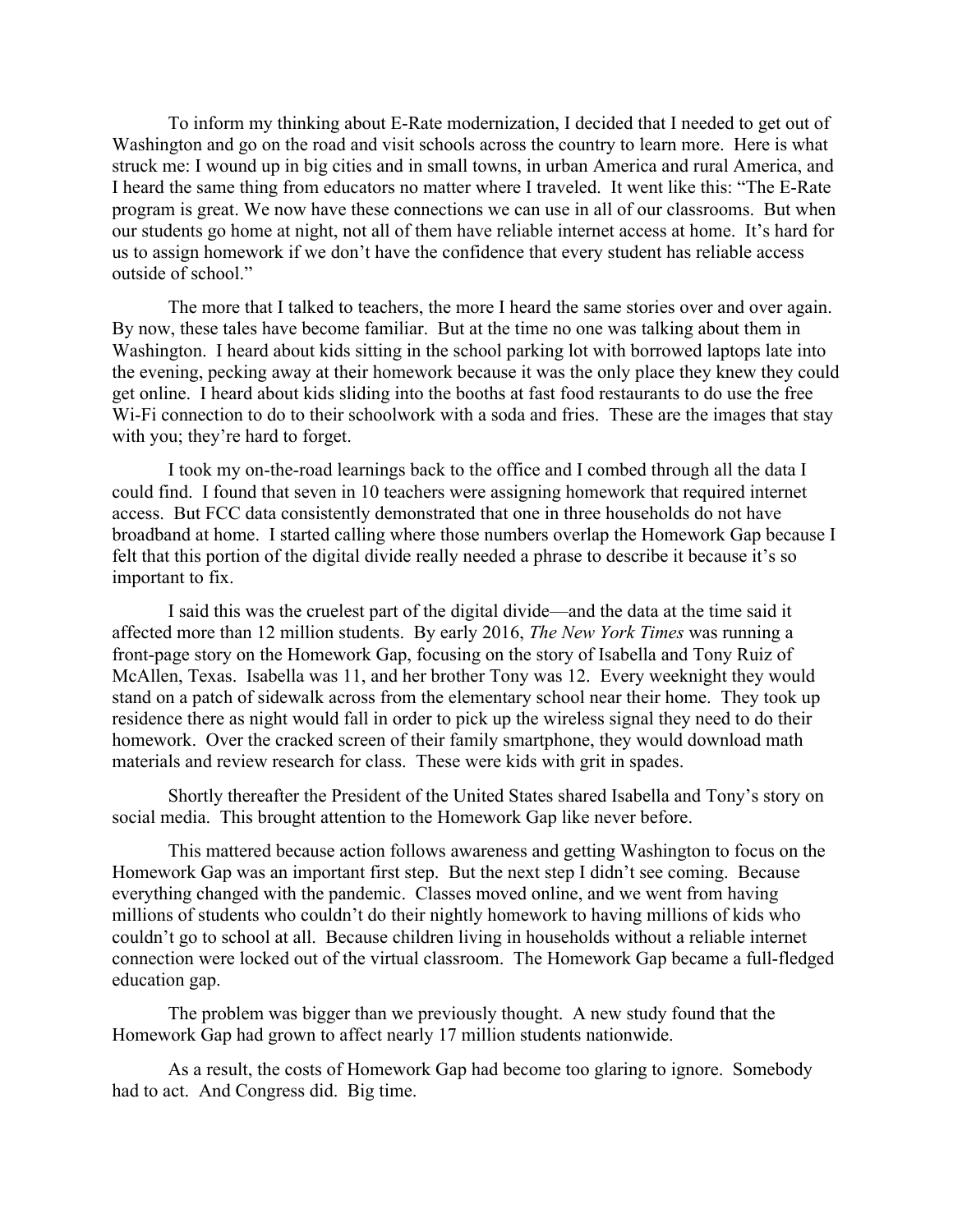Congress provided the FCC with the funds to create the nation's first-ever program to help with the Homework Gap. It began last year and is known as the Emergency Connectivity Fund. It's Washington, so we call it the ECF.

Since September 2021, the ECF has been helping schools and libraries get devices and broadband connections to students who would otherwise be stuck offline and left out of virtual learning.

In New Bedford, Massachusetts, for example, they've used ECF support to provide 1,200 Chromebooks, 900 laptops, and 1,500 broadband hotspots to their students. The local superintendent said these tools are helping their students "grow academically and . . . thrive socially and emotionally."

In Westerville, Ohio, they've distributed 4,000 Chromebooks and 300 Wi-Fi hot spots to local middle schoolers thanks to ECF support. A local administrator says this help will "increase students' in-home internet connectivity and provide technology to meet their learning needs at home."

We have already reached more than 12.5 million students with this program. But there is more good we can do and more connections we can make. That's because we recently opened a third application filing window to award roughly \$1 billion in Emergency Connectivity Fund support. This window will close on May 13, 2022.

Looking at past demand, this third application filing window will likely be the last opportunity for schools and libraries to request funding before the remaining ECF support that was appropriated by Congress is exhausted.

As ECF draws down, that raises an obvious question: What's next in the FCC's push to close the Homework Gap? I've got a new proposal that I'd like to unveil today.

For context on what we're doing, let me share a story from my visit to Hatch, New Mexico way back in the pre-pandemic days.

Hatch is a rural community. It's known for the chiles that are grown in its dusty soil. While I was there, I met a student at the high school named Jonah Madrid. He played for the football team. Jonah explained to me that being an athlete in a rural community was not easy. You had to play teams that are far away. When the school day ended, Jonah would pile on a bus with his teammates and often travel an hour and a half just to play a game. Then after the game was over and the equipment was packed up, the team got back on the bus and traveled home to Hatch. After making it home, Jonah would sit in the school parking lot, lingering in the pitchblack dark, a glowing computer in his lap, doing his homework at night in the only place he had Wi-Fi access.

Listening to Jonah, I couldn't help but think about how much better off he would have been if he could have been doing online assignments on this bus ride home, rather than waiting to get to the school parking lot where he could connect.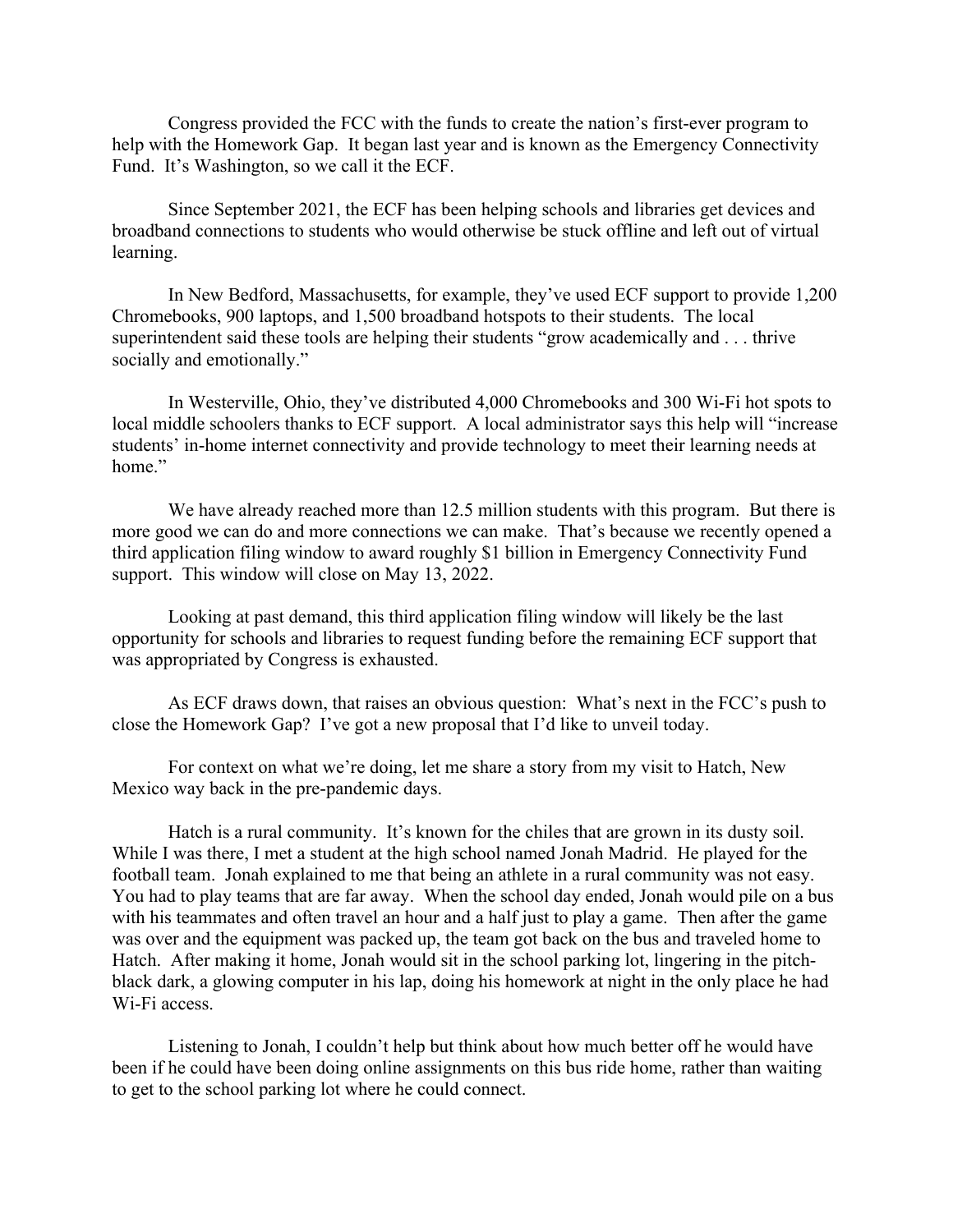Of course, the same could be said of so many other young people all across this country. Setting aside long road trips for football games, over 25 million children take the bus to school every day. In rural areas that ride can be long. It can easily be an hour to school and an hour to return home at the end of the day. It's good for young people to spend some time daydreaming, decompressing, and talking to friends, but wouldn't it be nice if kids had the option of using this time to connect for homework?

The good news is we have a workable, common-sense solution. We can connect our school buses and make them Wi-Fi-enabled—think of it as Wi-Fi on wheels.

We know it works because we've seen it done.

Years ago, in Coachella Valley, California, the local school district was able to provide their students with some tablets. There was just one problem. Many of the students had no internet access in the trailer homes where they lived, making the tablets not all that useful for homework. This was a rural area where students typically rode the bus a long time from the farming areas where they lived to get to school and then took that same long ride home at night. So the local superintendent came up with a plan to equip their school buses with Wi-Fi routers. He turned ride time into connected time for homework. I visited Coachella and what I saw was transformative.

During this past year, we also saw the same thing happen with FCC support. When we set up the ECF, we followed the law carefully and did our best to make sure it was easy for schools and libraries to apply. But at a higher level, our criteria for proposals was really simple: Will it connect students who are in need in a cost-effective way? We made clear creativity was welcome.

A bunch of school districts requested funding to bring broadband and Wi-Fi to school buses. In fact, to date the FCC has committed over \$35 million to help schools do this. In Sand Springs, Oklahoma, for example, they equipped 40 buses with Wi-Fi kits. According to the district's IT director, the benefits are big. As she tells it, students can now complete assignments in transit every day and during long extracurricular trips it helps keep kids safe and focused on their schoolwork while they ride. Plus, the community in Sand Springs has made plans to park these buses overnight in neighborhoods where connectivity is lacking, so the kids living nearby get more opportunity to complete their homework.

I think that what's worked for the Emergency Connectivity Fund could work for E-Rate. I think now is the right time to do this, as the ECF effort is drawing down. So, today, I'm announcing that I am proposing a plan to my colleagues to make Wi-Fi on school buses eligible for E-Rate support. This is not a far leap to make. It's both consistent with the law and the history of the program. After all, for many years E-Rate supported the use of communications for school buses—like wireless phones used by drivers—when shepherding students to and from school.